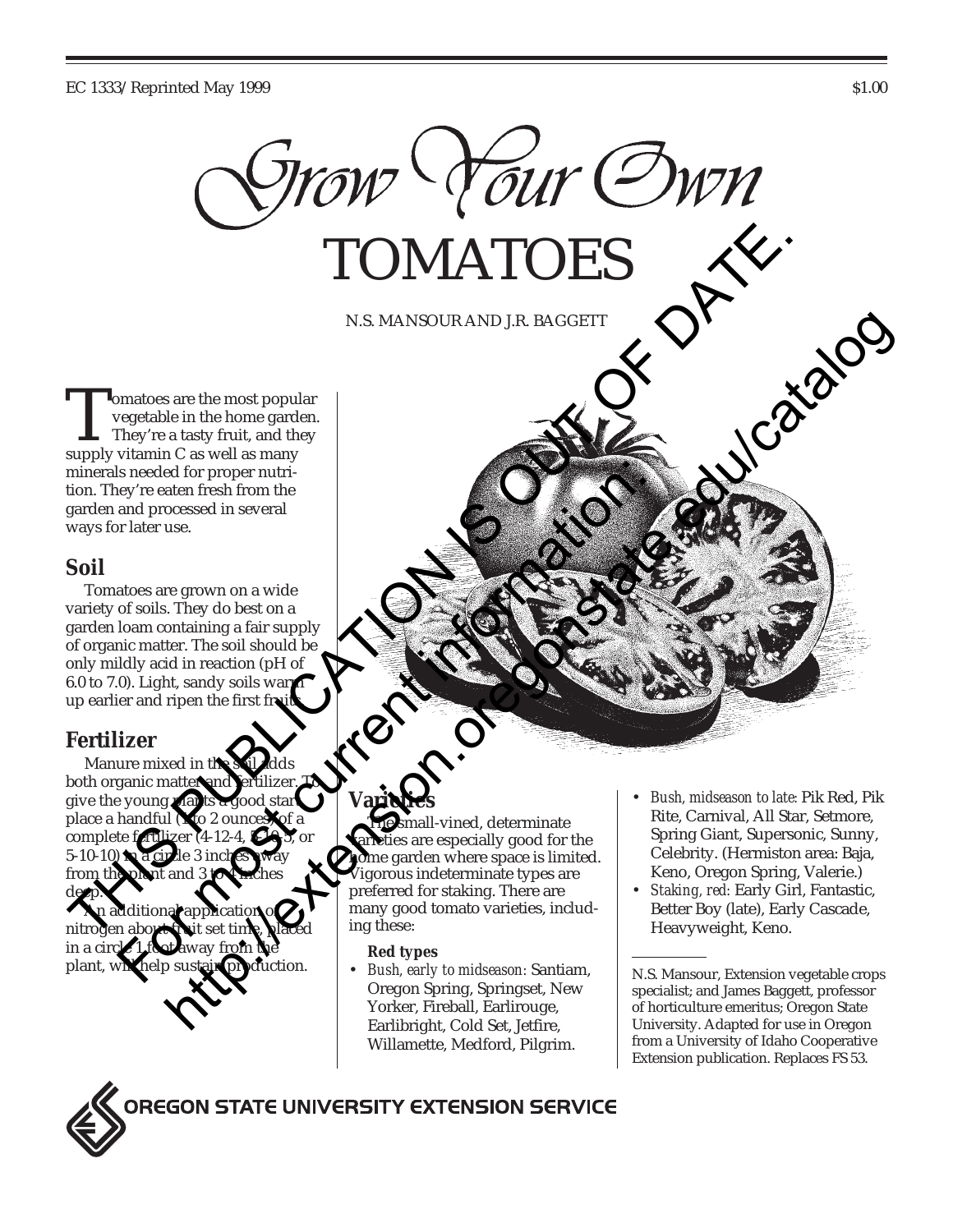- *Cherry, red, indeterminate:* Sweet 100, Large German Cherry, Sweetie.
- *Cherry, red, determinate:* Small Fry.

#### **Yellow types**

- *Yellow, large-fruited:* Orange Queen, Jubilee, Golden Boy.
- *Cherry, yellow, determinate:* Gold Nugget.
- *Cherry, yellow, indeterminate:* Yellow Plum.

### **Propagation**

A soil temperature of 60 to 70°F is desirable for seed germination. Plants may be grown from seed in a greenhouse, hot bed, cold frame, or window box, or purchased ready for transplanting. It takes from 5 to 8 weeks to produce good plants from seed, depending on the temperature.

Plant seed in rows in flats of moist garden loam—six to eight seeds per inch. Cover with plast wrap or glass until plants are up. When the first true leaves transplant into plant bands containers 2 to 3 inches

Fertilize the seedly once a week with which you make tablespoons of a soluble fertilizer

Seed also may be planted directly in the garden after mid-April, provided you control weeds by careful hoeing<u>.</u>

### **Planting**

Grow greenhouse plants at cooler temperatures for a few days before you put them into the open ground. Plant as soon as the soil is in good workable condition and danger from frost is past (May 1–10 in most Oregon areas). Disturb the roots as little as possible in transplanting and set the plants to the depth of first leaves.

Plants can be set 1 to depending on the type of  $p$ the space available. Water each plant with a pint of booster solution the same as for direct-seeded, thin every 6 to  $12$  pches.

# **Plastic mulches and plant covers**

The use of black plastic ground cially in nulch controls weeds, soil temperatures, protects and rot, enhances increases yields and fruit quality.

tomatoes grow and set er in a warm soil, some ction is advisable. A "tent" of ar polyethylene plastic is useful for this purpose. As warm weather comes, you can partially or wholly remove the plastic. Sometimes protection in the fall is helpful in extending the harvest season. For most current into plant scheen and the speed with a pin to the speed of the speed of the speed of the speed of the speed of the speed of the speed of the speed of the speed of the speed of the speed of the speed of th

Supports for plastic covers over plants can be wickets of 11-gauge wire, 5 feet long, bent to form an arch. Lay sheets of plastic over each side, leaving a small opening at the top for ventilation. Tack the bottom of the plastic to a strip of wood or bury it in the soil on each side of the row. Spring-type clothespins hold the plastic to the wickets and close the ends of the tunnel.

You can make single plant covers<br>by using two wickets, with plastic by using two wickets, with plastic wrapped **wound** in tepee fashion, bening at the top. On nny days, lower the p for additional ventilation. You also can use row punbonded polyester lene, or perforated polyethylene, for 4 to 8 weeks immediately after you transplant or direct-

Always remove the covers when<br>ants been to flower or if plants beg**in**<br>temperature: temperatures become excessive<br>under *de c*overs. Don't allow vers. Don't allow temperatures to exceed 90°F for bre than 2 or 3 consecutive days. s under row covers accumulate to to three times more heat than they would exposed to the sun—and they'll benefit from the 2 to 4° of frost protection at night. Row covers increase not only soil temperatures and root growth but also early yields—and, in some cases, total yields. Cherry, red, indeterminate: Species of the same as for the same as the same of the same as the same of the same of the same of the same of the same of the same of the same of the same of the same of the same of the same o determinate. Small Fry.<br>
Form a some action of the control between the control of the control of the control of the control of the control of the control of the control of the control of the control of the particle of the

## **Cultivation**

Cultivation should be shallow to prevent damage to feeder roots. Cultivate only to control weeds and to improve soil water penetration.

### **Irrigation**

Maintain a uniform moisture level during plant and fruit development for best results. A shallow sawdust, peat, or leaf-mold mulch or black polyethylene will hold moisture for longer periods of time. It's better to soak the soil thoroughly at intervals of a week to 10 days, rather than to sprinkle frequently.

Sprinkling in the later afternoon or evening may favor development of foliage disease. Drip irrigation or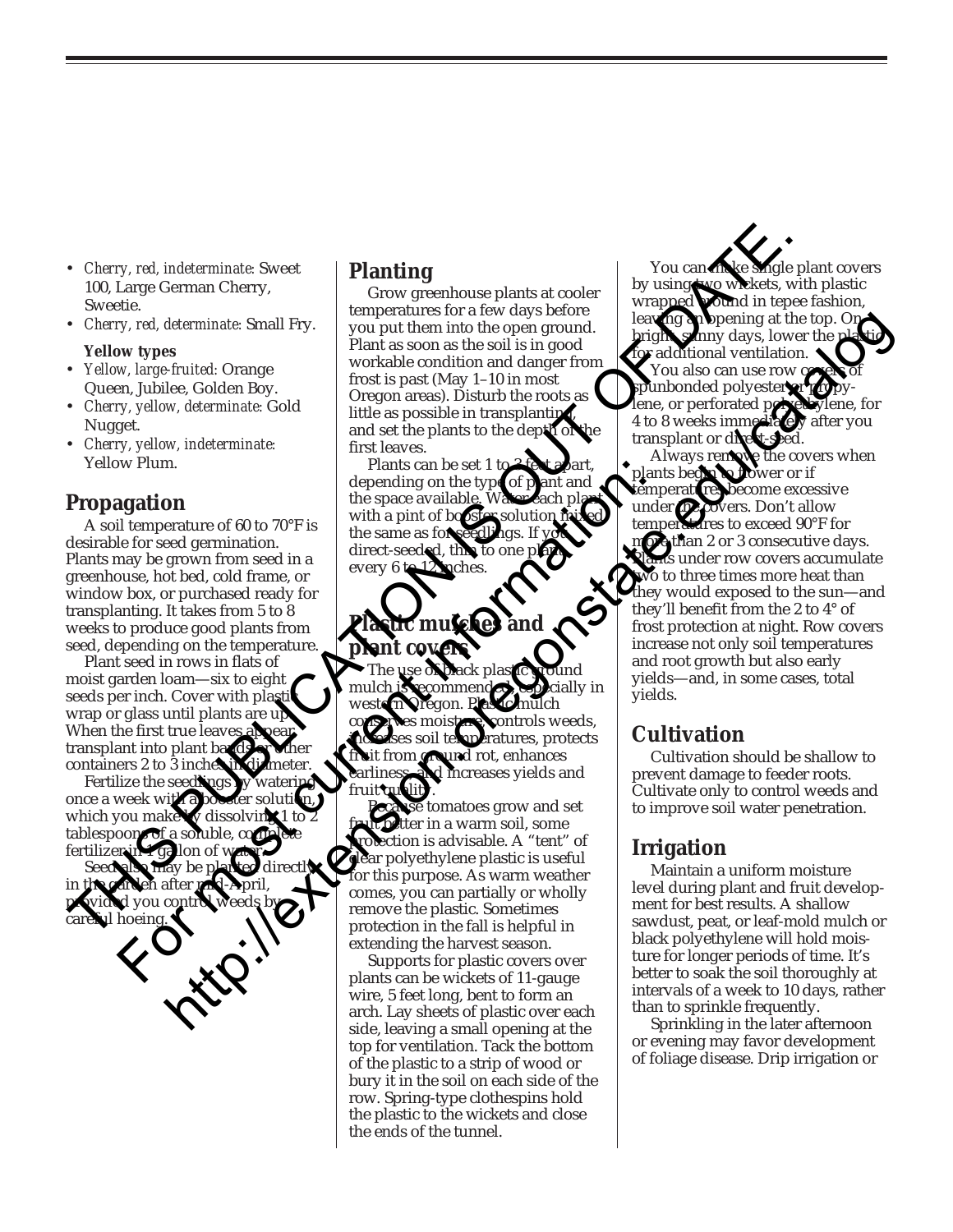other systems that don't wet fruit and foliage are advantageous. After the crop starts to ripen, drastically reduce or discontinue irrigation.

## **Insect and disease control**

Spray or dust only as necessary for specific pests, following the manufacturer's instructions for mixing. Follow label instructions regarding pesticide use as harvest season nears.

## **Plant support**

**5 ' - 0 "**

Keeping fruit off the ground is important to prevent fruit rot and damage from slugs and cutworms. Various methods are used.

You can make effective supports around each plant with wood or concrete-reinforcing wire. Make them about 18 inches in diameter and 1 to 5 feet high (Figure 1). With

**18 "**

this method, no pruning is necessary.

Keep all branches inside the trellis until they grow up and over the top. A clear plastic wrap around the cages will give some early season protection.

## **Staking and pruning**

If you plan to stake your plants, set them 12 to 18 inches apart **h** the row. There will be more labor involved, and more danger from sunscald, but less soil rot. Leave one or two main stems for the plant, and remove the shoots (the arrows in Figure 2) to elimitate extra **fi**de branches For most find the ground is<br>
from Support<br>
from stugs and curver find to the plane of the plane of the plane of the plane of the plane of<br>
Forms due of two main stereo in the plane of the plane of the plane<br>
in methods are

externa that is included the most limit of the most limit of the most limit of the most limit of the most limit of the most limit of the most limit of the most limit of the most limit of the most limit of the most limit of methion territorium scribes control and over the state control and the state of the control and property scribes in a second of the control and property of the control and property of the control and property of the contro

**Figure 2.—A plan for staking tomatoes.**

## **Use pesticides safely!**

- **Wear** protective clothing and safety devices as recommended on the label. **Bathe or shower** after each use.
- **Read** the pesticide label—even if you've used the pesticide before. **Follow closely** the instructions on the label (and any other directions you have).
- **Be cautious** when you apply pesticides. **Know** your legal responsibility as a pesticide applicator. You may be liable for injury or damage resulting from pesticide use.



**Mulch**